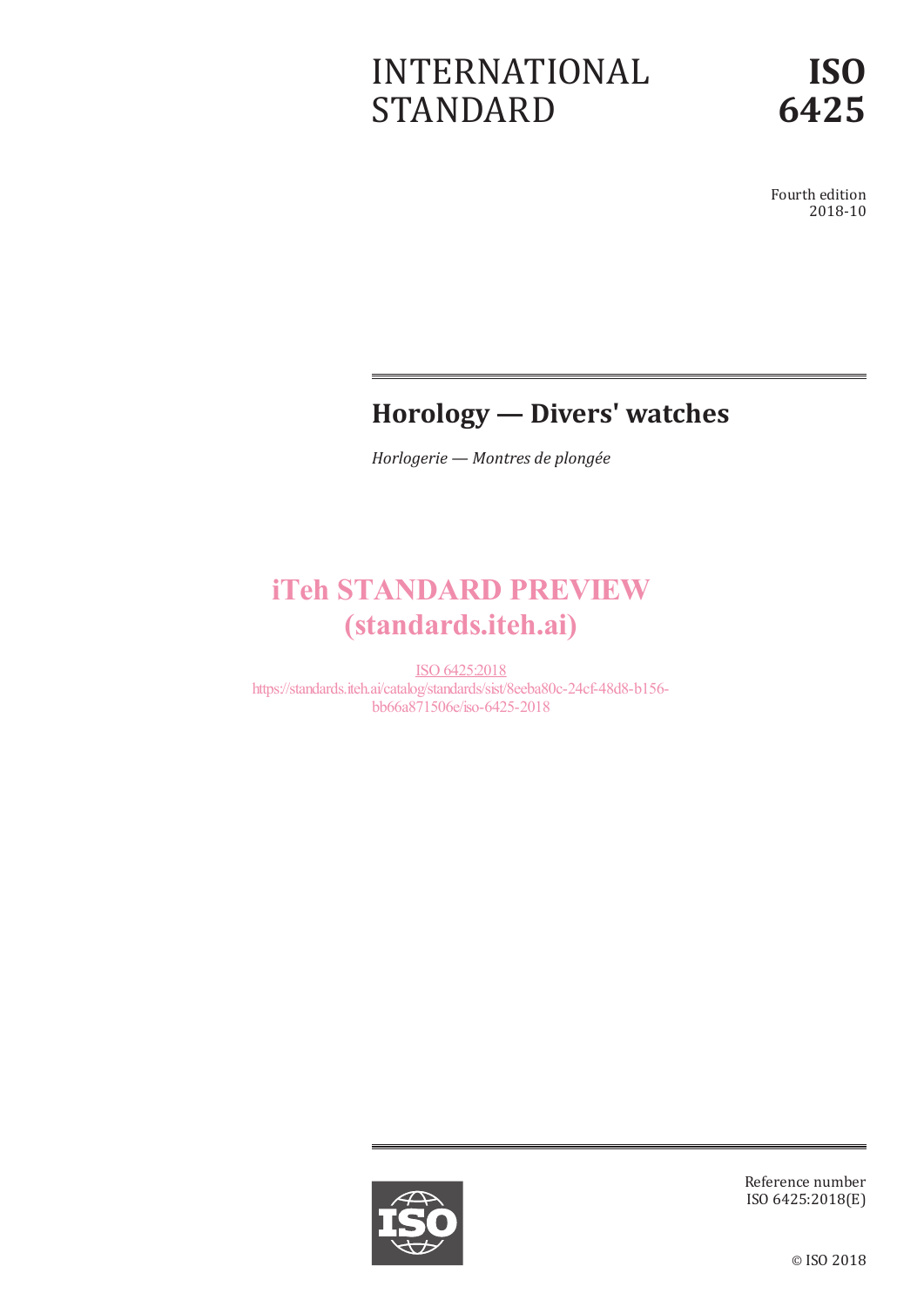## iTeh STANDARD PREVIEW (standards.iteh.ai)

ISO 6425:2018 https://standards.iteh.ai/catalog/standards/sist/8eeba80c-24cf-48d8-b156 bb66a871506e/iso-6425-2018



### **COPYRIGHT PROTECTED DOCUMENT**

#### © ISO 2018

All rights reserved. Unless otherwise specified, or required in the context of its implementation, no part of this publication may be reproduced or utilized otherwise in any form or by any means, electronic or mechanical, including photocopying, or posting on the internet or an intranet, without prior written permission. Permission can be requested from either ISO at the address below or ISO's member body in the country of the requester.

ISO copyright office CP 401 • Ch. de Blandonnet 8 CH-1214 Vernier, Geneva Phone: +41 22 749 01 11 Fax: +41 22 749 09 47 Email: copyright@iso.org Website: www.iso.org

Published in Switzerland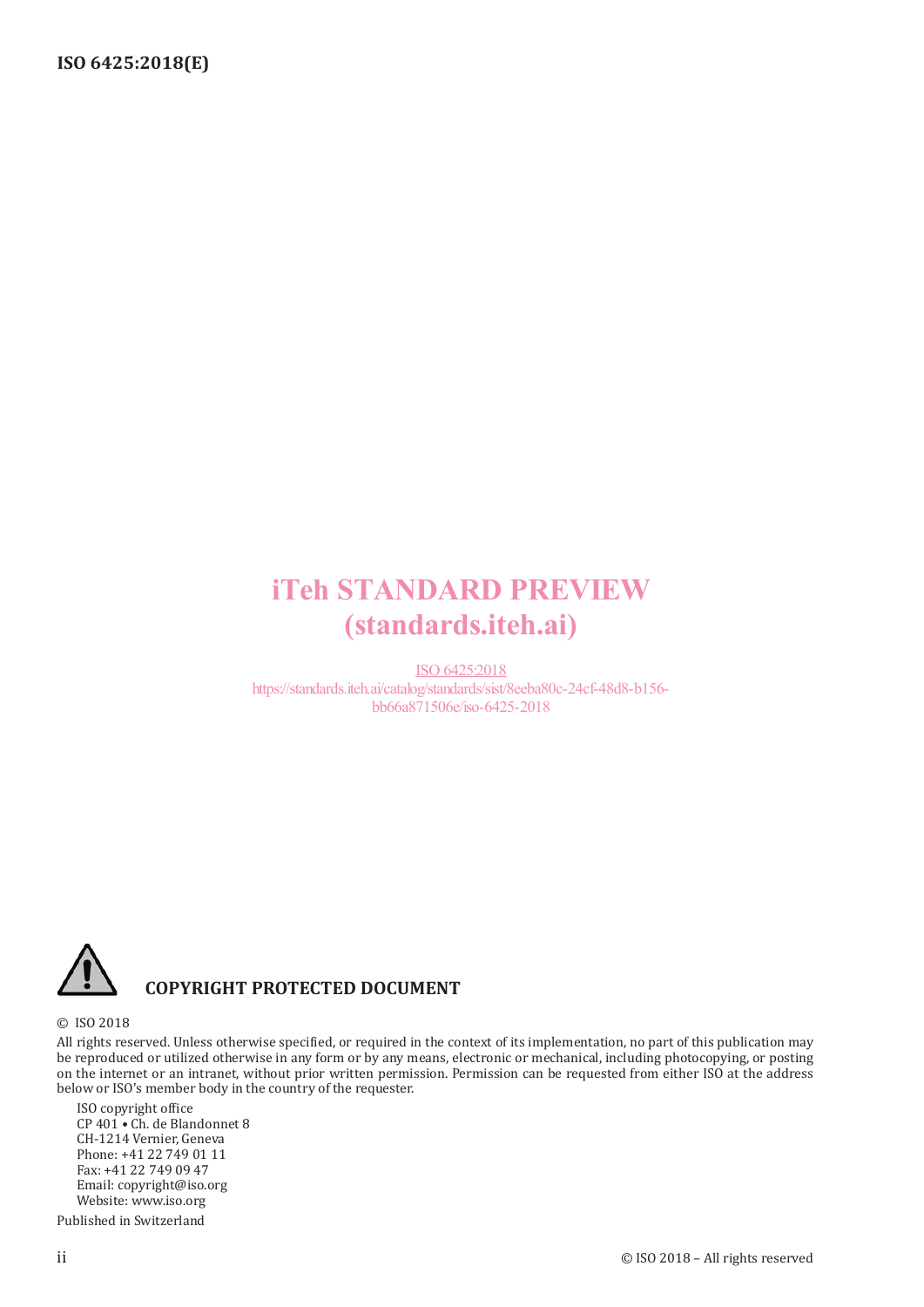## **Contents**

Page

| 1 |      | $Scope \underline{\hspace{1cm}} 1$                                                         |  |
|---|------|--------------------------------------------------------------------------------------------|--|
| 2 |      |                                                                                            |  |
|   |      |                                                                                            |  |
| 3 |      |                                                                                            |  |
| 4 |      |                                                                                            |  |
|   | 4.1  |                                                                                            |  |
|   |      | 4.1.1                                                                                      |  |
|   |      | 4.1.2                                                                                      |  |
|   |      | 4.1.3                                                                                      |  |
|   |      | 4.1.4                                                                                      |  |
|   |      | 4.1.5                                                                                      |  |
|   |      | 4.1.6                                                                                      |  |
|   | 4.2  |                                                                                            |  |
|   |      | 4.2.1                                                                                      |  |
|   |      | 4.2.2                                                                                      |  |
|   | 4.3  |                                                                                            |  |
|   | 4.4  |                                                                                            |  |
|   | 4.5  | Salt spray test (with bracelet)<br>Shock-resistance properties (on watch head) RN IRN      |  |
|   | 4.6  |                                                                                            |  |
|   | 4.7  |                                                                                            |  |
|   |      | Functional devices in shallow water. 21.<br>4.7.1                                          |  |
|   |      | 4.7.2                                                                                      |  |
|   |      | 4.7.3                                                                                      |  |
|   |      |                                                                                            |  |
|   | 4.8  |                                                                                            |  |
|   | 4.9  |                                                                                            |  |
|   | 4.10 |                                                                                            |  |
| 5 |      |                                                                                            |  |
| 6 |      |                                                                                            |  |
|   |      | Annex A (normative) Divers' watches for saturation diving <b>Election 2018</b>             |  |
|   |      | Annex B (informative) Air-resistance at an air overpressure <b>Annex B</b> (informative) 4 |  |
|   |      |                                                                                            |  |
|   |      |                                                                                            |  |
|   |      |                                                                                            |  |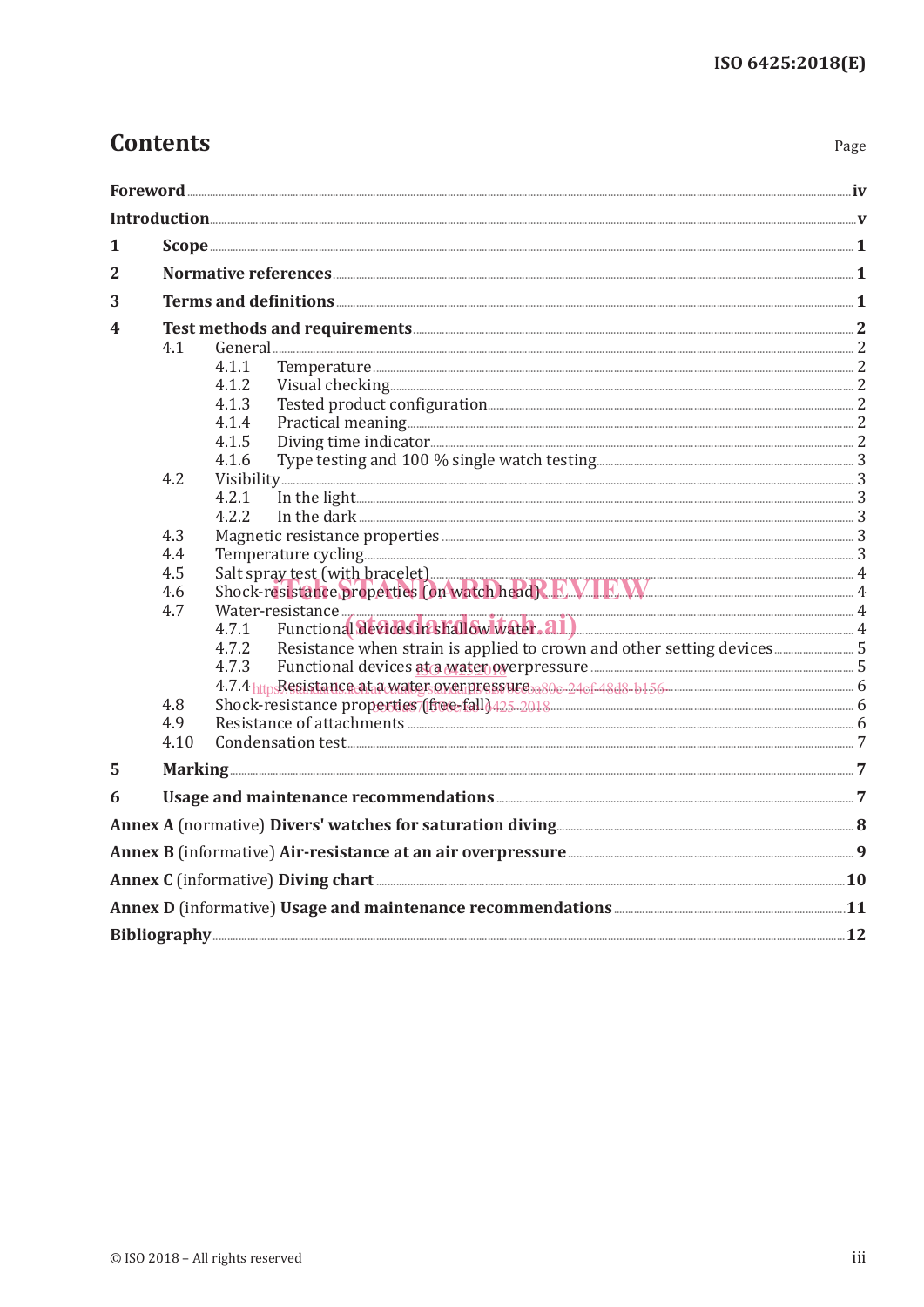## **Foreword**

ISO (the International Organization for Standardization) is a worldwide federation of national standards bodies (ISO member bodies). The work of preparing International Standards is normally carried out through ISO technical committees. Each member body interested in a subject for which a technical committee has been established has the right to be represented on that committee. International organizations, governmental and non-governmental, in liaison with ISO, also take part in the work. ISO collaborates closely with the International Electrotechnical Commission (IEC) on all matters of electrotechnical standardization.

The procedures used to develop this document and those intended for its further maintenance are described in the ISO/IEC Directives, Part 1. In particular the different approval criteria needed for the different types of ISO documents should be noted. This document was drafted in accordance with the editorial rules of the ISO/IEC Directives, Part 2 (see www.iso.org/directives).

Attention is drawn to the possibility that some of the elements of this document may be the subject of patent rights. ISO shall not be held responsible for identifying any or all such patent rights. Details of any patent rights identified during the development of the document will be in the Introduction and/or on the ISO list of patent declarations received (see www.iso.org/patents).

Any trade name used in this document is information given for the convenience of users and does not constitute an endorsement.

For an explanation on the voluntary nature of standards, the meaning of ISO specific terms and expressions related to conformity assessment, as well as information about ISO's adherence to the<br>World Trade Organization (WTO) principles in the Technical Barriers to Trade (TBT) see the following World Trade Organization (WTO) principles in the Technical Barriers to Trade (TBT) see the following URL: <u>www.iso.org/iso/foreword.html</u>. (standards.iteh.ai)

This document was prepared by Technical Committee ISO/TC 114, Horology, Subcommittee SC 3, Waterresistant watches. ISO 6425:2018

https://standards.iteh.ai/catalog/standards/sist/8eeba80c-24cf-48d8-b156-

This fourth edition of ISO 6425 cancels and replaces the third edition (ISO 6425:1996) which has been technically revised.

Any feedback or questions on this document should be directed to the user's national standards body. A complete listing of these bodies can be found at www.iso.org/members.html.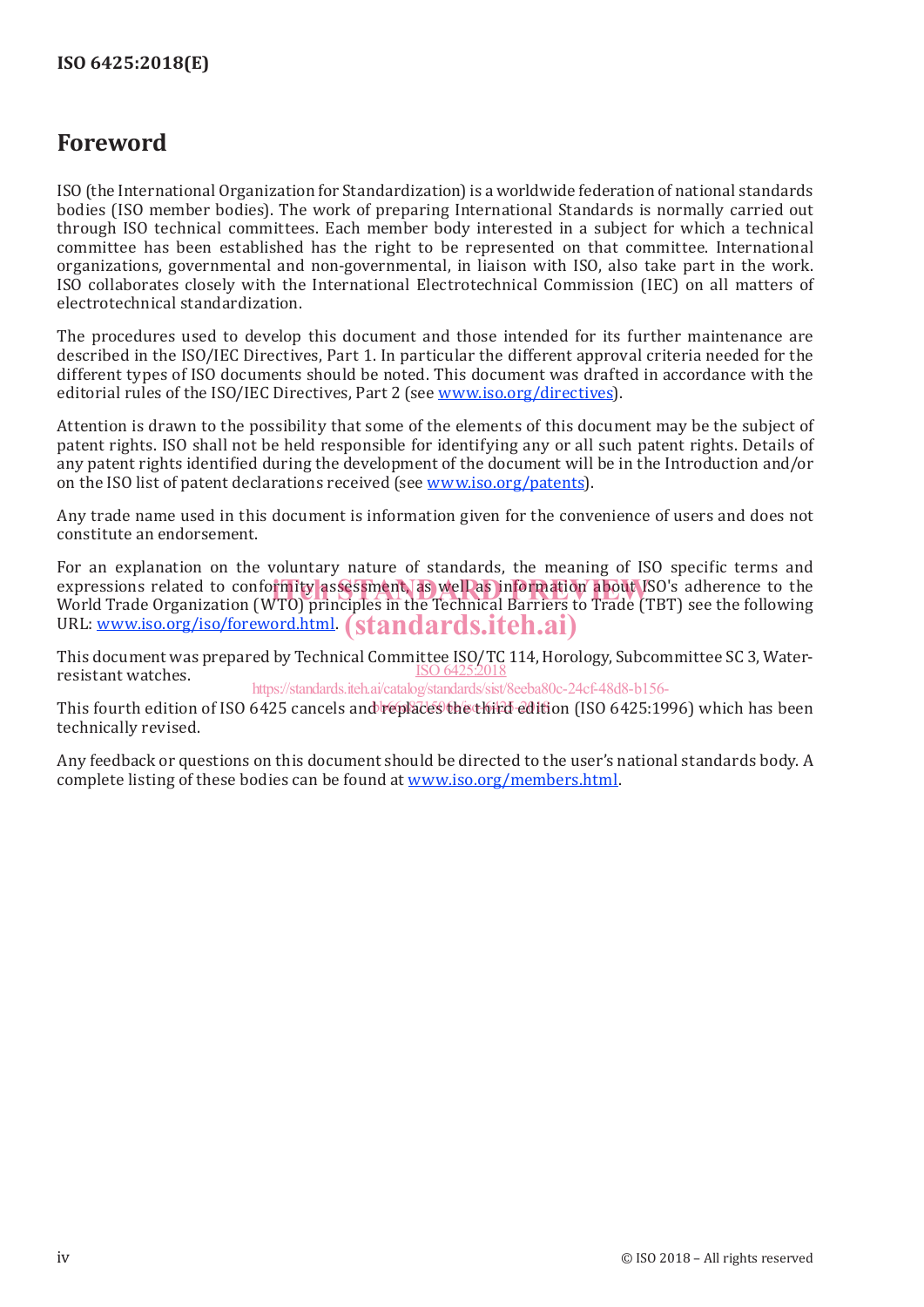### **Introduction**

This document has been drawn up to meet a global demand for specifications for divers' watches. It is a reference and clarifies the terms used, defines the criteria to be met by the product and specifies the marking which may appear on them.

It also stipulates the tests to be applied in homologation by the manufacturer and at the production stage to demonstrate that the manufacturer's products satisfy this document.

The manufacturer is responsible for stating whether a specific activity falls within the field of use of a particular watch. Similarly, it defines the warranty conditions and the precautions to be taken to maintain the quality of the watch over an extended period of time.

# iTeh STANDARD PREVIEW (standards.iteh.ai)

ISO 6425:2018 https://standards.iteh.ai/catalog/standards/sist/8eeba80c-24cf-48d8-b156 bb66a871506e/iso-6425-2018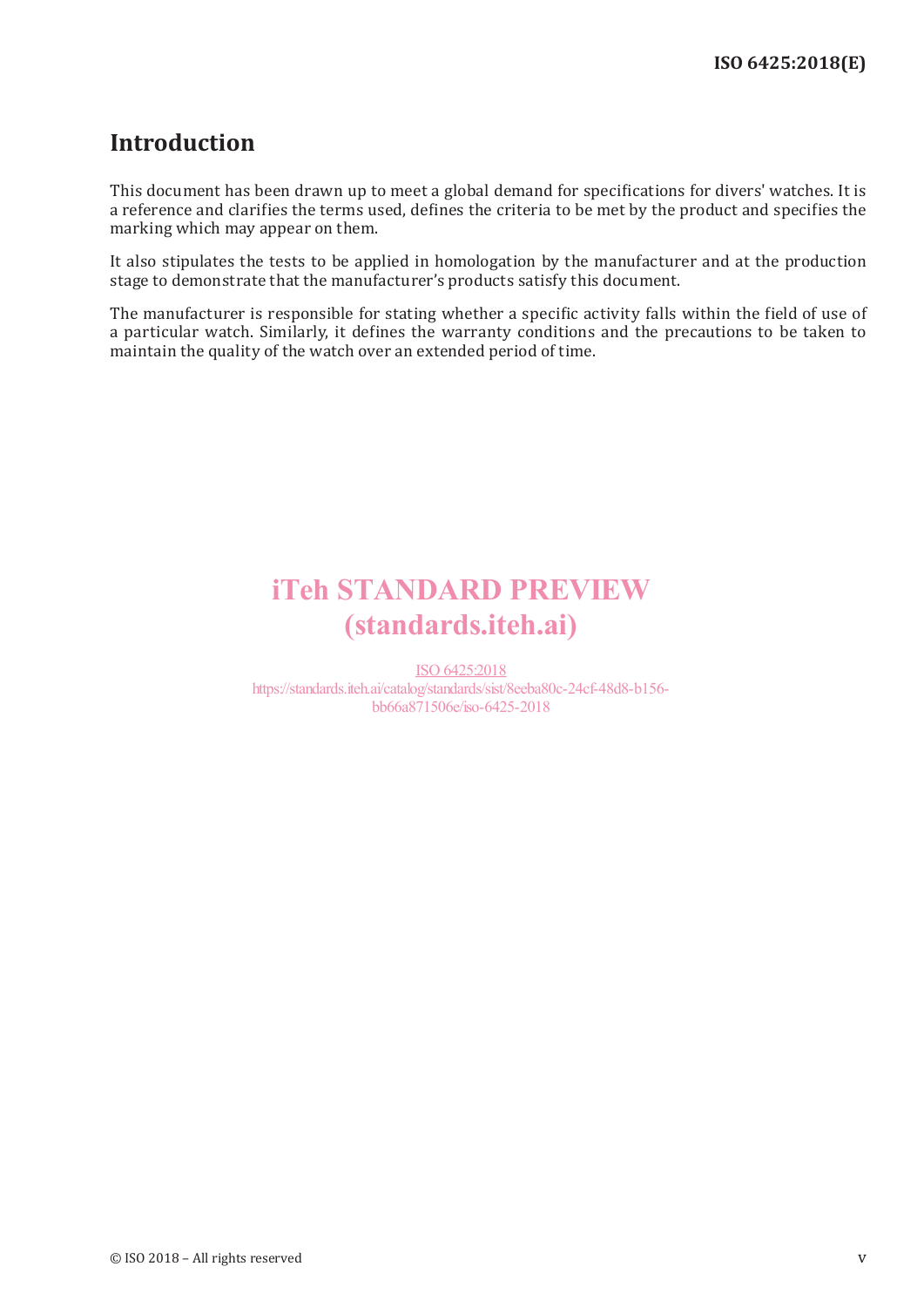# iTeh STANDARD PREVIEW (standards.iteh.ai)

ISO 6425:2018 https://standards.iteh.ai/catalog/standards/sist/8eeba80c-24cf-48d8-b156 bb66a871506e/iso-6425-2018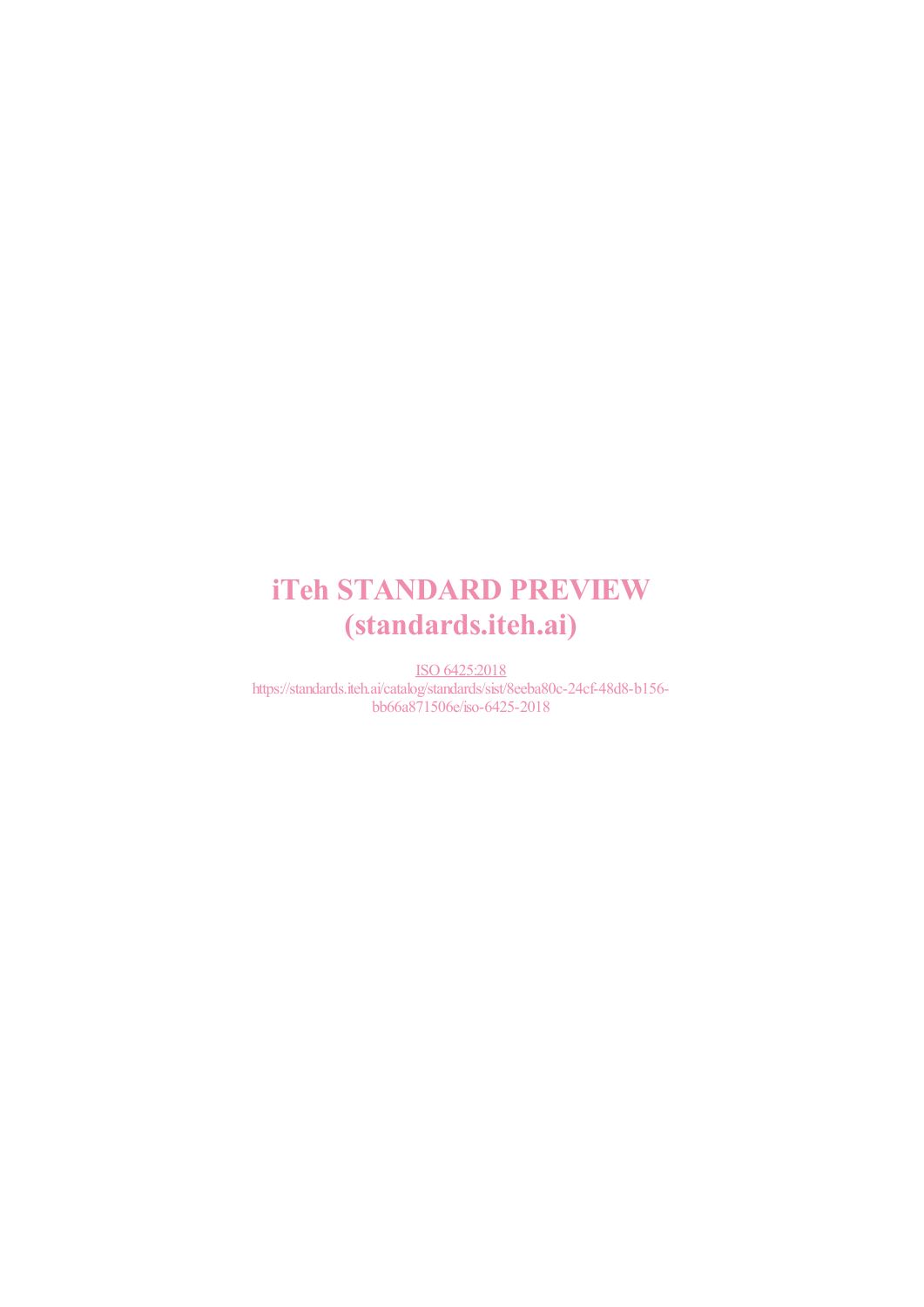## **Horology — Divers' watches**

### **1 Scope**

This document specifies requirements and test methods for divers' watches and for saturation divers' watches for use in deep diving (see Annex A which deals with watches for saturation diving).

It applies to divers' watches designed to withstand diving in water at depths of at least 100 m and equipped with a secured measuring system to indicate the diving time, which is visible in darkness.

Moreover, it indicates the marking which the manufacturer is authorized to apply to them.

### **2 Normative references**

The following documents are referred to in the text in such a way that some or all of their content constitutes requirements of this document. For dated references, only the edition cited applies. For undated references, the latest edition of the referenced document (including any amendments) applies.

ISO 764:2002, *Horology — Magnetic resistant watches*

ISO 1413:2016, *Horology — Shock-resistant wrist watches*  $\mathbf{R}\mathbf{E}\mathbf{V}\mathbf{E}\mathbf{W}$ 

ISO 9227:2017, *Corrosion tests in artificial atmospheres — Salt spray tests* (standards.iteh.ai)

ISO 17514:2004, *Time-measuring instruments — Photoluminescent deposits — Test methods and requirements* ISO 6425:2018

ISO 22810:2010, *Horology — Water-resistant watches* bb66a871506e/iso-6425-2018https://standards.iteh.ai/catalog/standards/sist/8eeba80c-24cf-48d8-b156-

### **3 Terms and definitions**

For the purposes of this document, the following terms and definitions apply.

ISO and IEC maintain terminological databases for use in standardization at the following addresses:

- ISO Online browsing platform: available at https://www.iso.org/obp
- IEC Electropedia: available at http://www.electropedia.org/

#### **3.1**

#### **SCUBA diving**

mode of underwater diving in which a diver uses a self-contained underwater breathing apparatus (SCUBA) to breathe underwater

#### **3.2**

#### **saturation diving**

diving technique that allows divers to reduce the risk of decompression sickness ("the bends") when they work at deep diving for long periods of time

Note 1 to entry: In saturation diving, the divers live in a pressurized environment corresponding to the diving depth, which can be a hyperbaric chamber. This may be maintained for up to several weeks, and the divers are decompressed to surface pressure only once, at the end of their tour of duty. By limiting the number of decompressions in this way, the risk of decompression sickness is significantly reduced.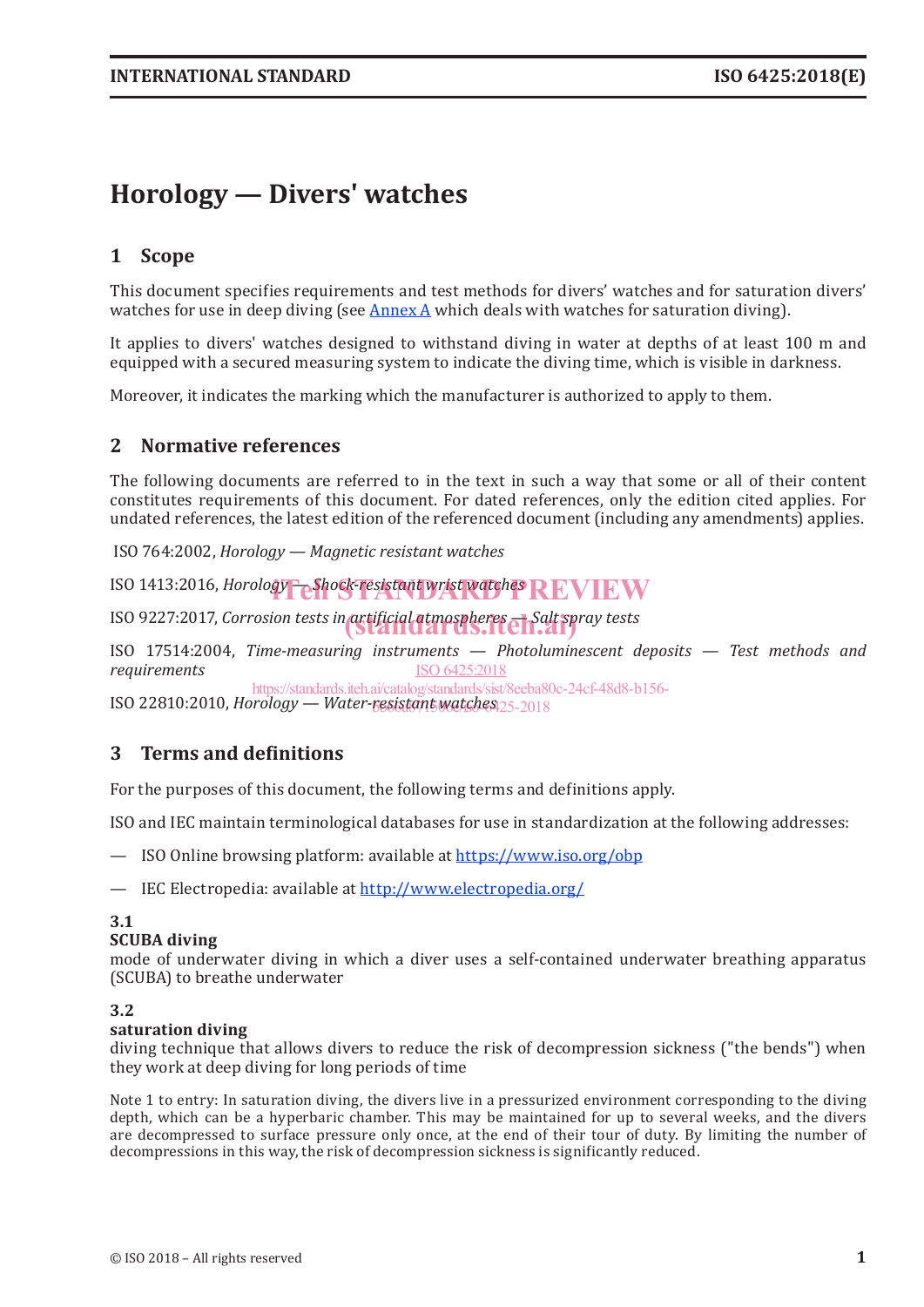### **3.3**

**divers' watch**

watch designed to withstand SCUBA diving

#### **3.4**

#### **divers' watch for saturation diving**

divers' watch designed to withstand saturation diving

#### **3.5**

**diving time**

elapsed time since immersion

Note 1 to entry: See Annex C.

#### **3.6**

**diving time indicator**

device used to measure the diving time

### **4 Test methods and requirements**

### **4.1 General**

### **4.1.1 Temperature**

## Unless otherwise specified, tests in water or in air are made at a temperature of (23 ± 5) °C.

### **4.1.2 Visual checking**

Visual checking shall be carried out without a magnification instrument.

https://standards.iteh.ai/catalog/standards/sist/8eeba80c-24cf-48d8-b156-

#### **4.1.3 Tested product configuration**

Unless otherwise specified, the tests are conducted on the watch head only. For technical reasons or when the bracelet cannot be removed from the watch head, the tests are conducted on the complete watch.

(standards.iteh.ai)

bb66a871506e/iso-6425-2018

### **4.1.4 Practical meaning**

All operations described are intended to simulate conditions in which watches will remain undamaged and still operate after diving at:

- a) *L* m of water for 1 h per dive  $(\Delta p = L/10 \text{ bar}^1)$ , followed by
- b) 3 m of water for 1 h per dive (Δ*p* = 0,3 bar).
- NOTE 1 L is the depth in metres of dive guaranteed by the manufacturer.
- NOTE 2 Unless otherwise specified, all functional parts are manipulated at atmospheric pressure.
- NOTE 3 Unless otherwise specified, all mobile systems shall be in their rest positions.

### **4.1.5 Diving time indicator**

The watch shall be equipped with a diving time indicator (e.g. rotating bezel, digital display, or other). Such a device shall be protected against inadvertent handling. This device shall allow the reading of the diving time with a resolution of 1 min or better over at least 60 min.

For analogue displays, the markings indicating every 5 min shall be clearly indicated.

<sup>1) 1</sup> bar =  $10^5$  Pa =  $10^5$  N/m<sup>2</sup>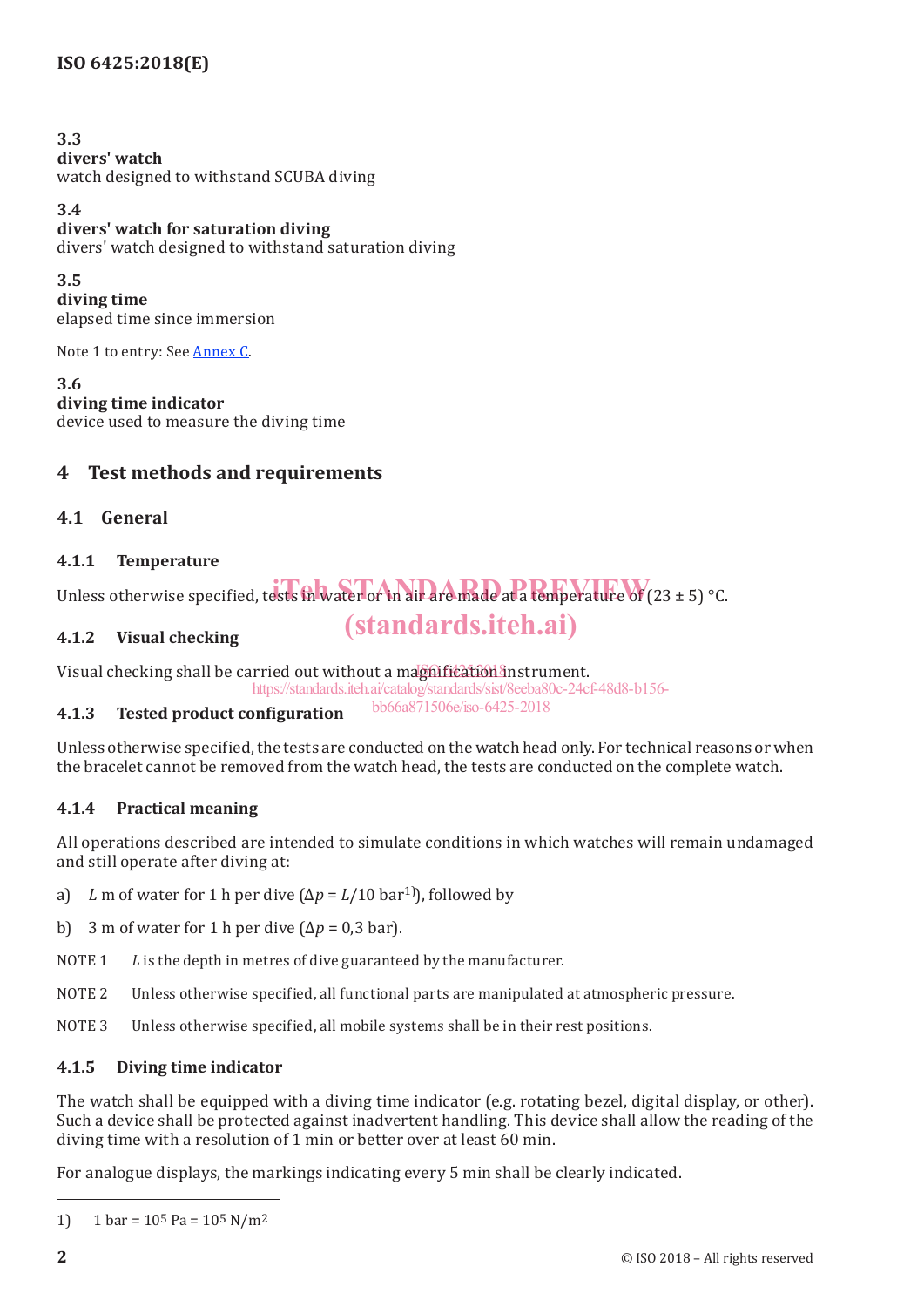#### **4.1.6 Type testing and 100 % single watch testing**

#### **4.1.6.1 Type testing**

The following tests are used for type testing (homologation). They shall be performed respecting the chronological order below (see Table 1). Every one of the test samples shall pass every test.

| Test N° | Test name                                   | <b>Clause</b> |
|---------|---------------------------------------------|---------------|
|         | Visibility                                  | 4.2           |
|         | Magnetic resistance properties              | 4.3           |
| 3       | Temperature cycling                         | 4.4           |
| 4       | Salt spray test (with bracelet)             | <u>4.5</u>    |
|         | Shock resistance properties (on watch head) | <u>4.6</u>    |
| 6       | Water-resistance                            | 4.7           |
|         | Shock resistance properties (free-fall)     | 4.8           |
|         | Resistance of attachments                   | 4.9           |

**Table 1 — Tests order**

# **4.1.6.2 100 % single watch testing** iTeh STANDARD PREVIEW

In the production process, every watch shall undergo the test resistance at a water overpressure, according to  $4.7.4$ . (standards.iteh.ai)

#### **4.2 Visibility**

ISO 6425:2018 https://standards.iteh.ai/catalog/standards/sist/8eeba80c-24cf-48d8-b156 bb66a871506e/iso-6425-2018

#### **4.2.1 In the light**

The diving time indicator shall be legible with a minimum lighting of 50 lx.

#### **4.2.2 In the dark**

Exposure to light shall be made in accordance with ISO 17514:2004, Clause 4. Minimum 180 min after the exposure, the visibility and readability of the following items shall be checked at a distance of 25 cm in the dark:

- the time (the minute indicator shall be clearly distinguishable from the hour indicator);
- the diving time, which shall be legible with an uncertainty of  $\pm 2.5$  min or less;
- for analogue displays, the markings indicating every 5 min;
- the indication that the watch is running;
- in the case of battery-powered watch, the battery end-of-life indication.

#### **4.3 Magnetic resistance properties**

The watch shall be tested in accordance with ISO 764:2002 and shall comply with its requirements.

#### **4.4 Temperature cycling**

An optional preliminary test may be performed on the watch, as described in Annex B.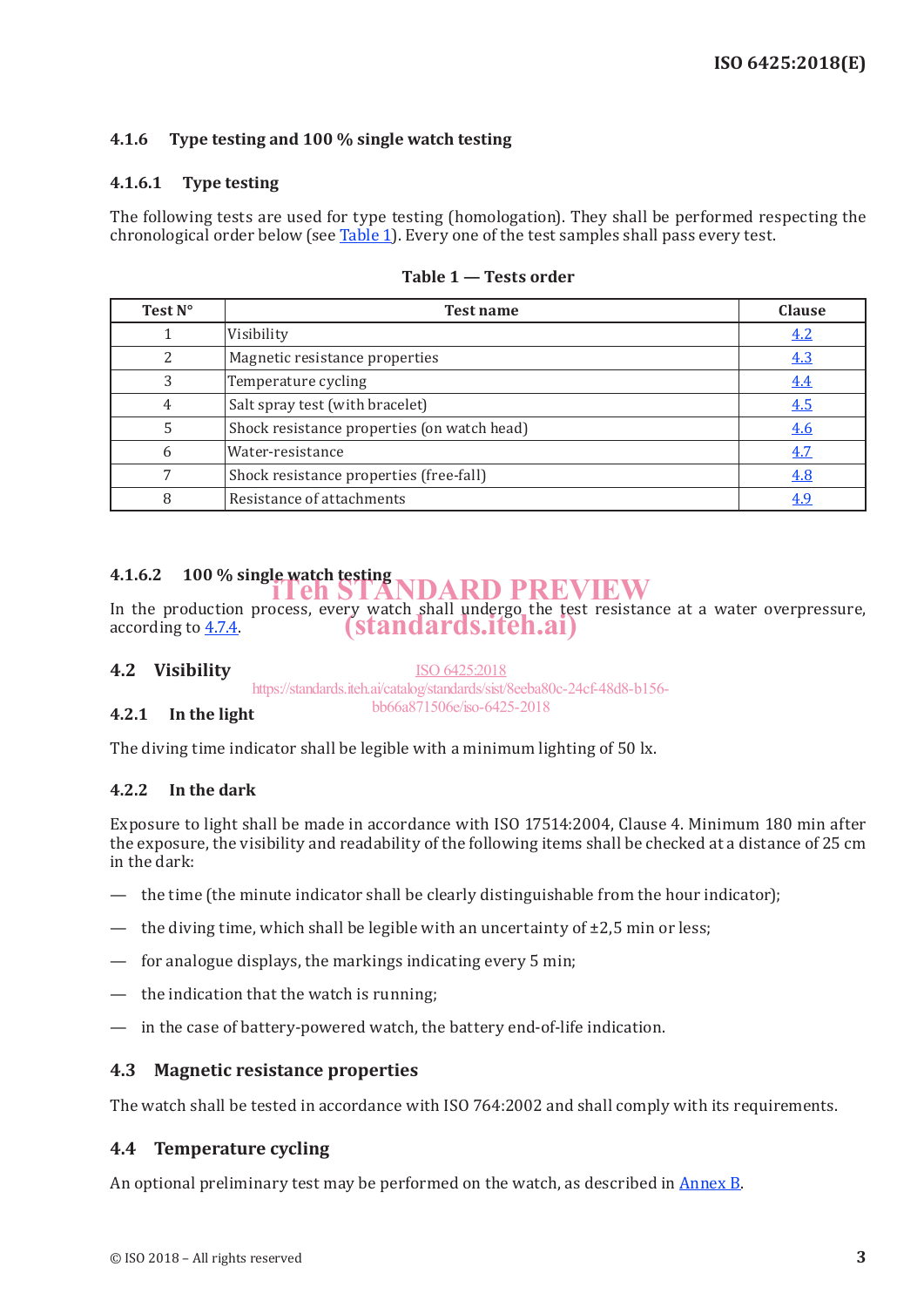The condensation test as described in 4.10 shall be carried out prior to this test to ensure that the result is related to this present test.

All devices secured for water-resistance must be locked (screw-down crown and pushers, etc.).

The watch under test shall be submitted to the following temperature cycling:

- put the watch at a temperature of  $(-20 \pm 3)$  °C for  $(60 \pm 3)$  min in air;
- allow the watch to stand at room temperature for  $(30 \pm 3)$  min;
- put the watch at a temperature of  $(60 \pm 3)$  °C for  $(60 \pm 3)$  min in air;
- submerge the watch within 5 min in water of  $(2 \pm 2)$  °C for  $(60 \pm 3)$  min.

The watch shall then be removed from the water and wiped.

Carry out the condensation test as described in 4.10.

The watch shall function normally after the test.

### **4.5 Salt spray test (with bracelet)**

All devices secured for water-resistance shall be locked (screw-down crown and pushers, etc.).

The watch, with its bracelet, shall be tested during 48 h in accordance with ISO 9227:2017, 5.2.2, using a NSS solution and under the conditions described in ISO 9227.2017, 8,2, Clause 9, Clause 10 and 11.4<br>relating to this test relating to this test.

The watch and its bracelet shall be examined. They shall not show important changes and the moving parts shall continue to function normally.

ISO 6425:2018

**4.6 Shock-resistance properties (on watch head)** 6425-2018

#### **bb66a871506e/iso-**6425-2018

The watch shall be tested in accordance with ISO 1413:2016, 5.2 and shall comply with its requirements.

Every one of the test samples shall pass every test.

#### **4.7 Water-resistance**

#### **4.7.1 Functional devices in shallow water**

The condensation test as described in  $4.10$  shall be carried out prior to this test to ensure that the result is related to this present test.

All mechanical devices related to water resistance, secured and not-secured, shall be tested. Devices (such as screw-down crown and pushers, etc.) for which the use in water is formally restricted in the accompanying documents of the watch (user manual, etc.) can be exempt from the test. In this case, those devices shall be in their rest position or secured if applicable and are therefore not submitted to the present test.

The watch under test shall be submitted to the following procedure:

- immerse in water at a depth of  $(30 \pm 2)$  cm;
- operate in water all the mechanisms; they shall function correctly;
- keep immersed during  $(24 \pm 1)$  h;
- operate in water all the mechanisms; they shall function correctly;
- keep immersed during  $(24 \pm 1)$  h.